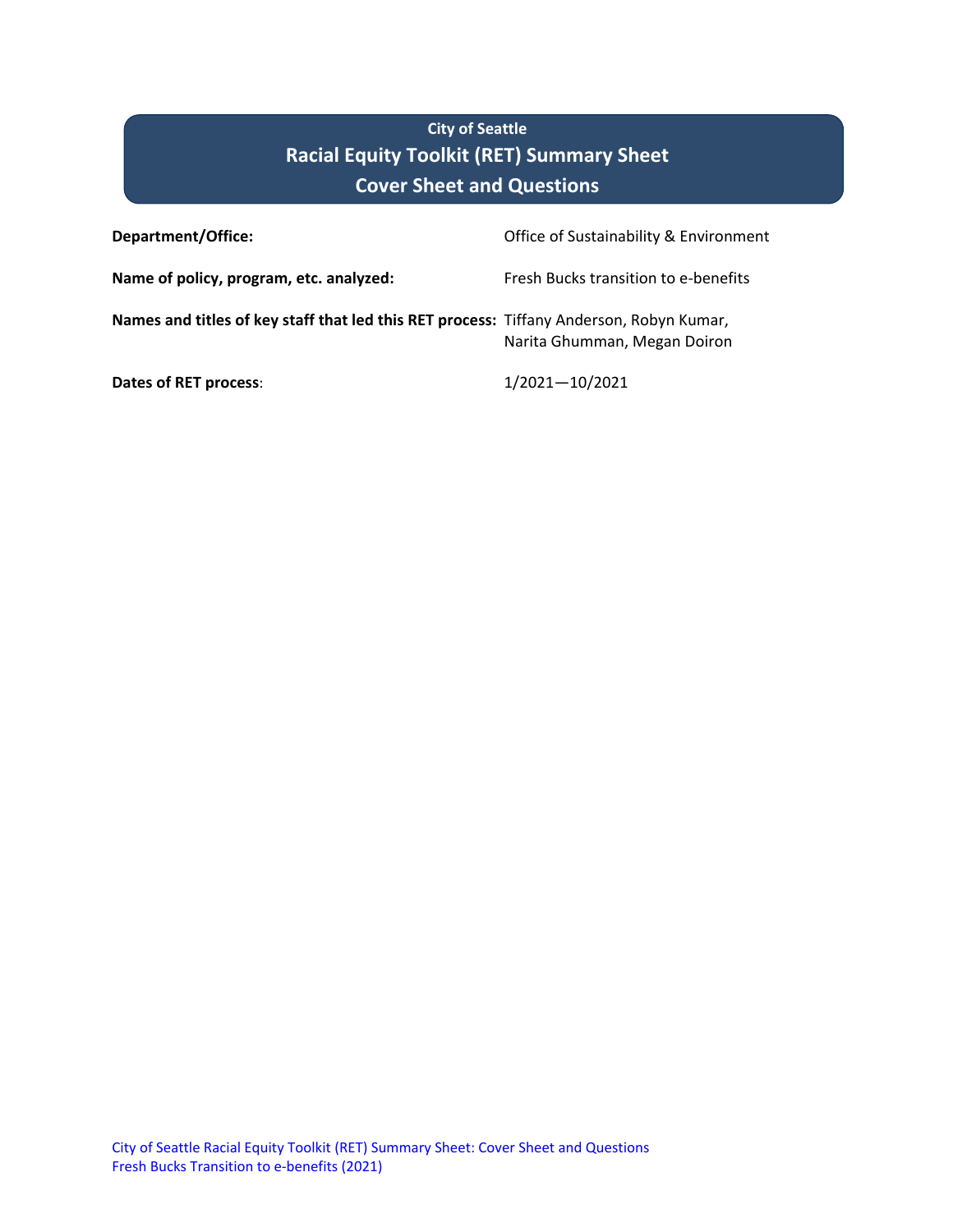# **Fresh Bucks e-benefits RET Summary Sheet Questions**

#### **1. Describe the project, program, policy or budgetary decision that you assessed using the Racial Equity Toolkit.**

This RET assessed the racial equity impacts of transitioning the Fresh Bucks benefit from a paper voucher to an electronic benefit. Fresh Bucks is a healthy food program that helps Seattle residents afford healthy food. Through Fresh Bucks Vouchers, Seattle residents with incomes at or below 80% AMI can apply to receive \$40/month in benefits redeemable for fresh fruits and vegetables at nearly 40 participating supermarkets, small grocers, and farmers markets. Historically, this benefit has come in the form of paper vouchers delivered by mail to enrolled households. This RET was conducted in advance of a planned, October 2021 transition to an electronic benefit, where participants' benefits are loaded on a plastic card or app.

#### **2. List the racial equity outcome(s) that you set in Step 1 of the RET process.**

Eliminate racial disparities in access to healthy foods for low-income Hispanic, Black/African American, American Indian/Alaska Native (AIAN), Native Hawaiian Pacific Islander (NHPI) communities and immigrants and refugees, particularly those with language barriers.

### **3. Which stakeholders (groups and/or key individuals) did you engage in this RET? In what ways did you engage them?**

Key Fresh Bucks staff met periodically to plan community engagement sessions, discuss findings, and draft an e-benefits user testing process. The community engagement comprised key stakeholder groups that are responsible for implementing e-benefits via a series of virtual meetings and one-on-one conversations to gather their ideas and feedback on the user testing process, customer testing criteria, findings, and implementation planning. Select partners also participated in the user test by hosting the testing, recruiting customers, and providing insights, feedback, and in some cases interpretation during the user tests.

- 1. Community-based organization (CBO) partners that help their customers (primarily RSJ priority populations) enroll in Fresh Bucks, recruited customers to test the e-benefit in retail settings, and helped facilitate the user test sessions;
- 2. Neighborhood Grocers who provide culturally relevant food and who implemented e-benefits at their stores;
- 3. Safeway leadership, who led e-benefits implementation at all Safeway stores and helped coordinate user testing; and
- 4. Farmers market administrators, who led the transition to e-benefits at the market processing booths and helped customers use e-benefits.

#### **4. Please describe up to five key benefits and/or burdens for people of color of this policy, program, project, or other decision, which the RET process helped you to identify or confirm.**

Benefits: In several important ways, the transition to e-benefits reduces the stigma our customers experience when using their Fresh Bucks. Simplifying different aspects of the shopping and processing steps improves the interaction between customers and cashiers and reduces the occurrence of miscommunication, especially when customers and cashiers do not speak the same language.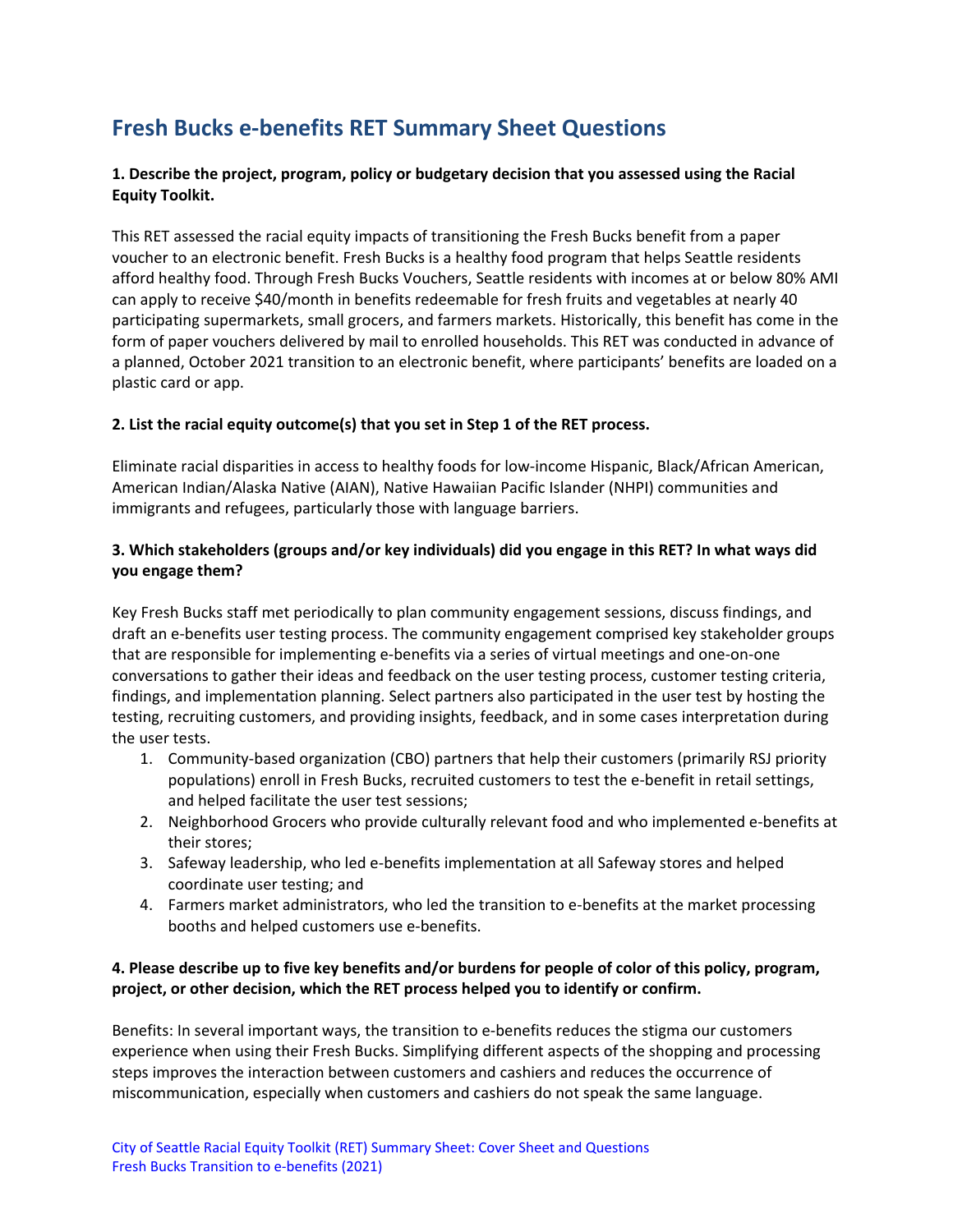- Flexibility of purchase amount: Customers no longer need to make purchases in \$10 increments, which allows them to shop with ease and eliminates difficult conversations with cashiers about payment amounts.
- Easy for cashiers to process: Swiping the payment card once reduces the number of steps for cashiers to process the benefit, making it easier to use for customers and cashiers.
- System determines item eligibility: Customers and cashiers no longer need to monitor item eligibility independently, eliminating stress and difficult conversations negotiating item eligibility on both sides of the transaction.

Burdens: The user test revealed several steps in the process where customers faced confusion. The burdens were amplified when the customer and the cashier did not speak the same language.

- Card activation was difficult for many customers to complete independently. They had additional questions or needed help from the CBO staff to complete the steps. If customers didn't have an email address, they had to take extra steps to activate their cards which were time-consuming and confusing.
- Customers and cashiers experienced some challenges adjusting to using the payment card. The Safeway point-of-sale system requires a specific order of operations to successfully process the transaction and sometimes triggers an override message. Additionally, many customers tried to scan their card in the card processing machine instead of having the cashier scan the card.
- Customers were confused about program and process changes, including the switch to receiving a card one time that is reloaded automatically versus monthly voucher mailings and changing item eligibility from fresh, frozen, canned and dried fruits and vegetables to only fresh produce.

## **5. Please describe up to five key actions – things that you will do differently or begin to do now – of this policy, program, project, or other decision, which will increase opportunity and/or minimize harm for people of color.**

- 1. Fresh Bucks staff created a call-in card activation option so customers with language and/or technological literacy or access barriers have an option to receive support. Staff can activate the card on behalf of the customer over the phone, and interpretation services are available.
- 2. Fresh Bucks staff revised the website to simplify the process for customers who do not have an email address for card activation. These changes eliminate steps in the process and confusion for customers.
- 3. Fresh Bucks staff revised the testing protocol for retailers based on findings from the user test. The testing scenarios were expanded to include the transaction processing issues identified as part of the user test and deployed at every Fresh Bucks retail site.
- 4. Fresh Bucks staff revised customer communications and created an in-language, highly visual video to teach customers about the steps to activate and use their e-benefit. The revisions to communications emphasized changes that confused customers during the user test and provided answers to common questions that customers raised during the user test, including changes to item eligibility and the "one card, one time" process change.
- 5. Fresh Bucks staff revised retailer training and communications to emphasize the correct order of operations for transaction processing, identify common system error messages and mitigations, and share options for customers to activate their cards.

#### **6. How will leadership ensure implementation of the actions described in question 4?**